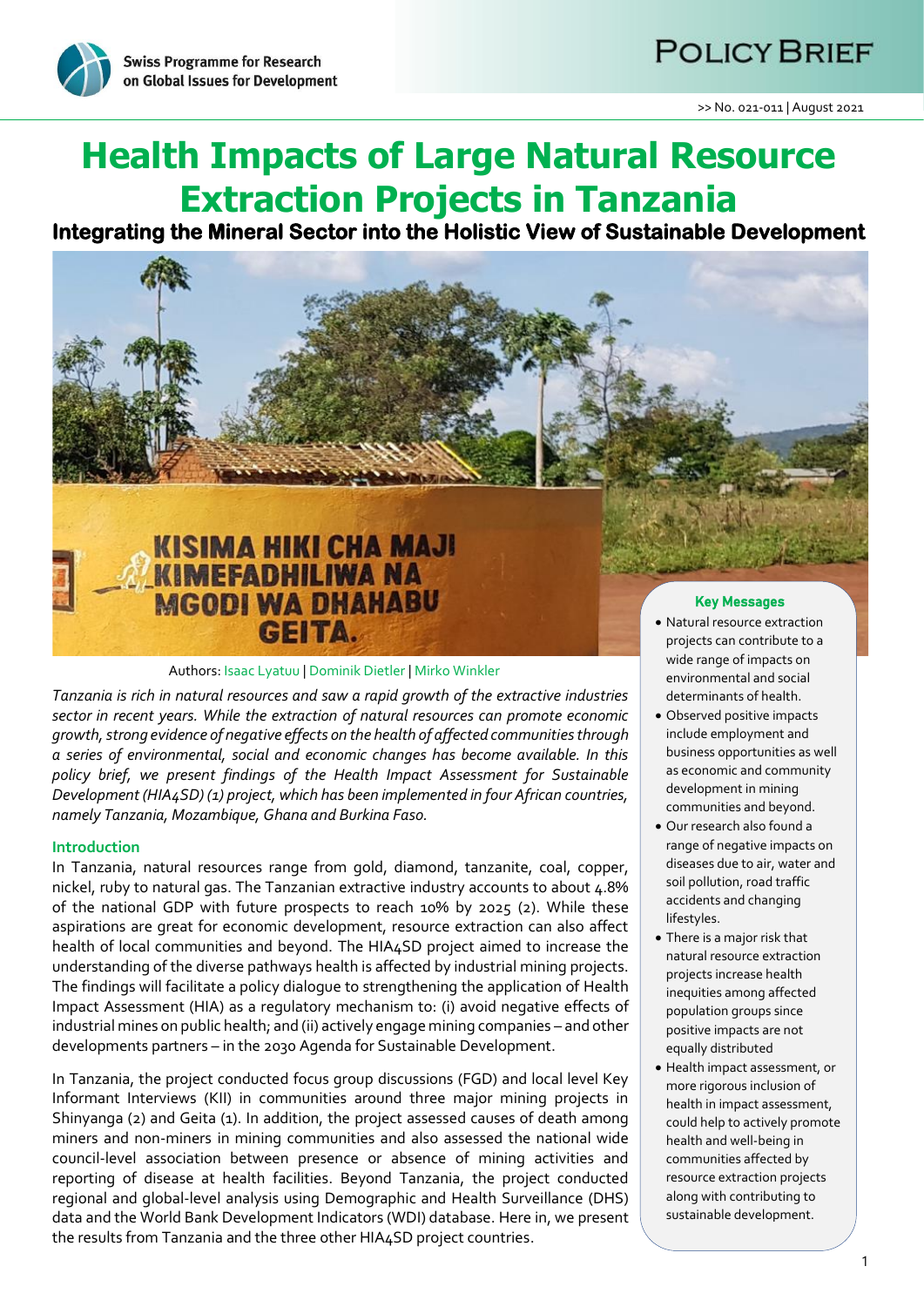# **Evidence of Health Impacts from large scale NREP**





Mining activities can be linked to a number of positive and negative health outcomes. Evidence from the HIA4SD study and elsewhere shows that mining projects have impacts beyond income generation. Mining can provide housing, health care services and pension to workers, contribute to the availability of clean and safe water, infrastructural development (such as construction of schools and health care points) as well as participate to boost local economy through engaging the local businesses. Collectively, such contributions can improve community health and wellbeing. However, such gains are also associated with health risk which includes injuries and illness to workers of the surrounding community.

### **Evidence of social development**

Through corporate social responsibility activities, extractive industries in Tanzania, as in other parts of sub-Saharan Africa (SSA), have contributed to different levels of community and social development. The HIA4SD data shows communities in SSA benefited from improved housing infrastructure, access to safe and clean water, access to financial services, improved sanitation and availability of better cooking fuels (3, 4). More specific examples include construction of schools, roads or health facilities. Such benefits are shared to all community members and bring about the overall improvements to community well-being (5).

Beyond physical aspects, mining projects can contribute to changing social dynamics and cultural health aspects. Evidence from this study shows that an increase in foreign population and demand for quick income may have contributed to sex exchange behavior between locals and mine workers, which can be linked to increased sexual transmitted diseases and teenage pregnancies (6).



*A dispensary donated to a local village by a mining company.*

*Beyond mine closure, ex-miners can suffer lung and other diseases that may take time to be detected and can lead to terminal illnesses*

# **Economic development**

One major contribution of mining industry is through economic development. At the national level, the Tanzanian mining industry contributes 4.8% to the country's income (2). The Government of Tanzania intent is to boost this contribution to 10% by the year 2025 (7). The increase in the national revenue can further allow the government to invest on health and education and ultimately contribute to improvement of the overall well-being of the people.

Mining attracts new settlement for work and enterprise, also contribute to providing employment. The Tanzania Mainland Formal Sector Employment and Earnings Survey 2017 (EES 2017) estimates 46,000 jobs across the nation comes from mining and quarrying (8). This can be translated as source of income to families, which can further contribute to improve living standards and access to better healthcare.

Furthermore, recent modification in the Minerals Act 2017 mandates an increase in mining royalties from 4 to 6%, together with an introduction of 1% clearing fees on the value of all minerals exported (9). Such modifications are likely to increase the contribution of the mining industry and boost the local economy.

Whilst the growth, such expansion can lead to shrinking of other sectors (i.e., fishing, farming, livestock keeping), causing what is known as the Dutch disease<sup>1</sup>. Evidence from this study shows that farmers around Geita and Shinyanga region lost land and crops to mining and pollution from mining activities. Furthermore, water and pond pollution affected several fishing businesses.

# **Environmental pollution**

Despite broad implementation of Environmental Impact Assessment (EIA) in the four participating countries, and across the SSA countries in general, some elements of environmental pollution, including air, land and water pollution still persist. For example, an increase in population numbers, traffic volumes and movement of heavy machinery can lead to elevated levels of motor vehicle accidents and mortality due to accidents. The use of hazardous materials in mining can lead to air, water or land pollution, posing risks of contamination and adverse health effects.

Beyond mine closure, ex-miners can suffer lung and other diseases that may take time to be detected and can lead to terminal illnesses. Mine dumps can pollute land and water years after mines closure if they are not properly managed. Community KIIs and FGDs, and quantitative data analyses from the HIA4SD study both revealed evidence of air pollution and concerns over respiratory diseases. Evidence from KII and FDG reported increased amount of dust due to movement of heavy traffic closer to community settlement areas. Blasting activities were associated to household damages reported at community level.

<sup>1</sup> Dutch disease is a phenomenon where an apparent increase in economic development in one sector causes a decline of other sectors in the same economy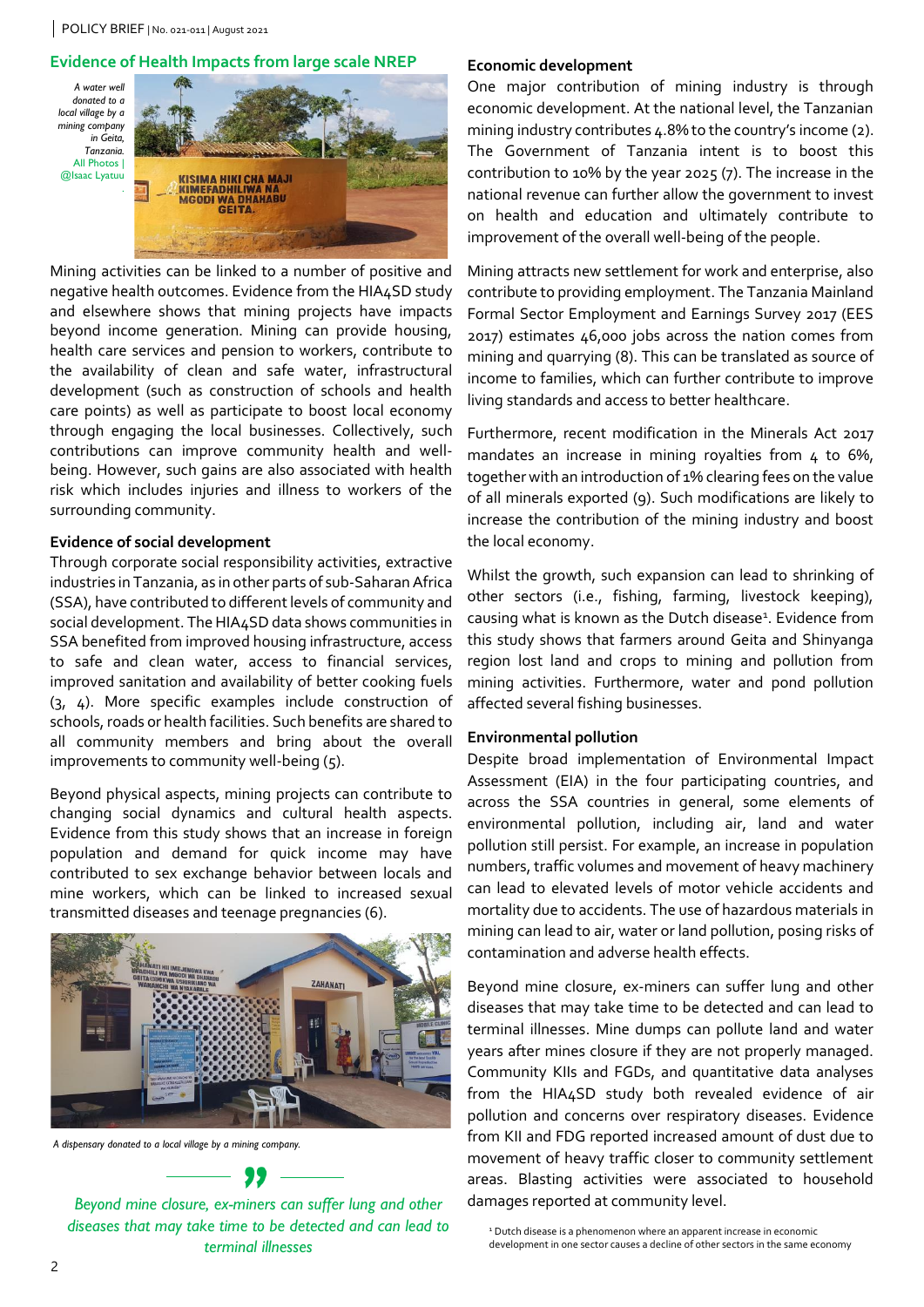Indoor tobacco smoking was found to be significantly high in mining areas compared to non-mining areas. Communities around major gold mines in Shinyanga and Geita regions reported issues on water quality, quantity and reliability and across the sub-Saharan Africa, evidence of increased diarrhea diseases was found in Mali, Mozambique and Angola.

# **Health equity aspects**

Indeed, mining projects creates opportunities, create jobs, infrastructures, and contribute to social development. However, the HIA4SD study reveals such benefits are not equality distributed across different socioeconomic strata in the community (6). For example, there is unequal distribution of employment opportunities in the mining sector. As a result, more income goes to men compared women. Women are likely to be disproportionally affected by mining activities given their "triple role"<sup>1</sup> bearer position in community. Poorer and marginalized communities are less likely to benefit from improved infrastructure compared to richer communities.

Analysis of the FGDs suggest that due to changes in the environment, social and economic system, inequities in relation to individual characteristics such as place of residence, gender and age persist. In addition, inequities could be linked to intermediate factors acting on community levels such as in-migration status, land-use conflicts and public infrastructure as well as structural conditions such as the role of the government or national regulations.

Due to environmental pollution and loss of land, participants were particularly concerned about unsecured livelihoods. Hence, extractive industries bear considerable risks to widen existing health gaps by affecting the health and well-being of local communities.

1 Triple role refers to a woman taking three roles in community: care for the family and participate in income generation and 3) participate in community activities

# **Health outcomes**

As seen in previous chapters, resource extraction projects act differently on different determinants of health potentially yielding different health outcomes. The HIA4SD study shows the presence of both positive and negative health outcomes. Data from Tanzania health facilities show that the extraction of construction materials such as cement, construction aggregates and hard rocks is

4 *Number of countries in Africa where the HIA4SD study was conducted*

strongly associated with high reporting of chronic diseases, which includes hypertension, cancer, diabetes and bronchitis asthma, on the other hand, extraction of minerals is strongly associated with less reporting of chronic diseases, diarrhea, undernutrition, parasitic diseases and mental health (10).

This suggests that ongoing measures around metal extraction industry in Tanzania possibly contributes to the protective effect resulting in less reporting of the selected disease indicators. Improvement in socio-economic status may have led to improvements in housing conditions and contributed to less disease infections. Similarly, evidence using DHS data shows a significant reduction in diarrheal diseases and neonatal and under-five mortality in communities around mining areas, which can be explained by the improved access to care and better health services (3).

Contrary to the protective association, a closer look to miners shows that miners in mining communities have higher risk of dying compared to non-miners, with specific mortality driven by injuries related to both, road traffic and non-road traffic injuries (11). In additional, The DHIS data shows that HIV prevalence is elevated around mining sites (4).

# **Where are the policy gaps?**

Adequate policy frameworks can help minimize negative health impacts of resource extraction projects while maximizing potentials for local development. In Tanzania, an assessment of these impacts through EIA is needed for all large-scale extraction projects under the Environment Management Act 2004. However, research within the frame of the HIA4SD project has shown that health and social issues often only marginally addressed in EIA with limited public participation (12). Under the current approach, the health impacts considered in EIA are predominantly interconnected with the environment (e.g., air pollution) while the scope of other health considerations (e.g., social impacts and impacts on specific health outcomes) remained narrow.

A Q-methodology study explores the views and policy preferences of different stakeholders on the inclusion of health dimensions as a mandatory impact assessment requirement on resource extraction projects. The objective of the study is identifying concrete policy options with broad acceptability among different stakeholders. Findings from this study will be made available in a separate policy brief.

The current EIA approach does not have a legal text nor a resource handbook that provide methodological guidance on how health needs to be included in EIA. Alternatively, stand-alone or integrated HIA could be conducted (13).

Today, HIA practice in sub-Saharan Africa is mostly driven by international stakeholders, such as financing institutions (e.g., IFC) or extractive industries associations (e.g., IPIECA, ICMM). Our previous policy brief (14) has highlighted important gaps in the implementation of HIA under the current EIA guidelines.

The four countries represented in this HIA4SD study have no legal framework for health impact assessment on large infrastructural development projects. This is similar to other African countries.

*Adequate policy frameworks can help minimize negative health impacts of resource extraction projects while maximizing potentials for local development*

"